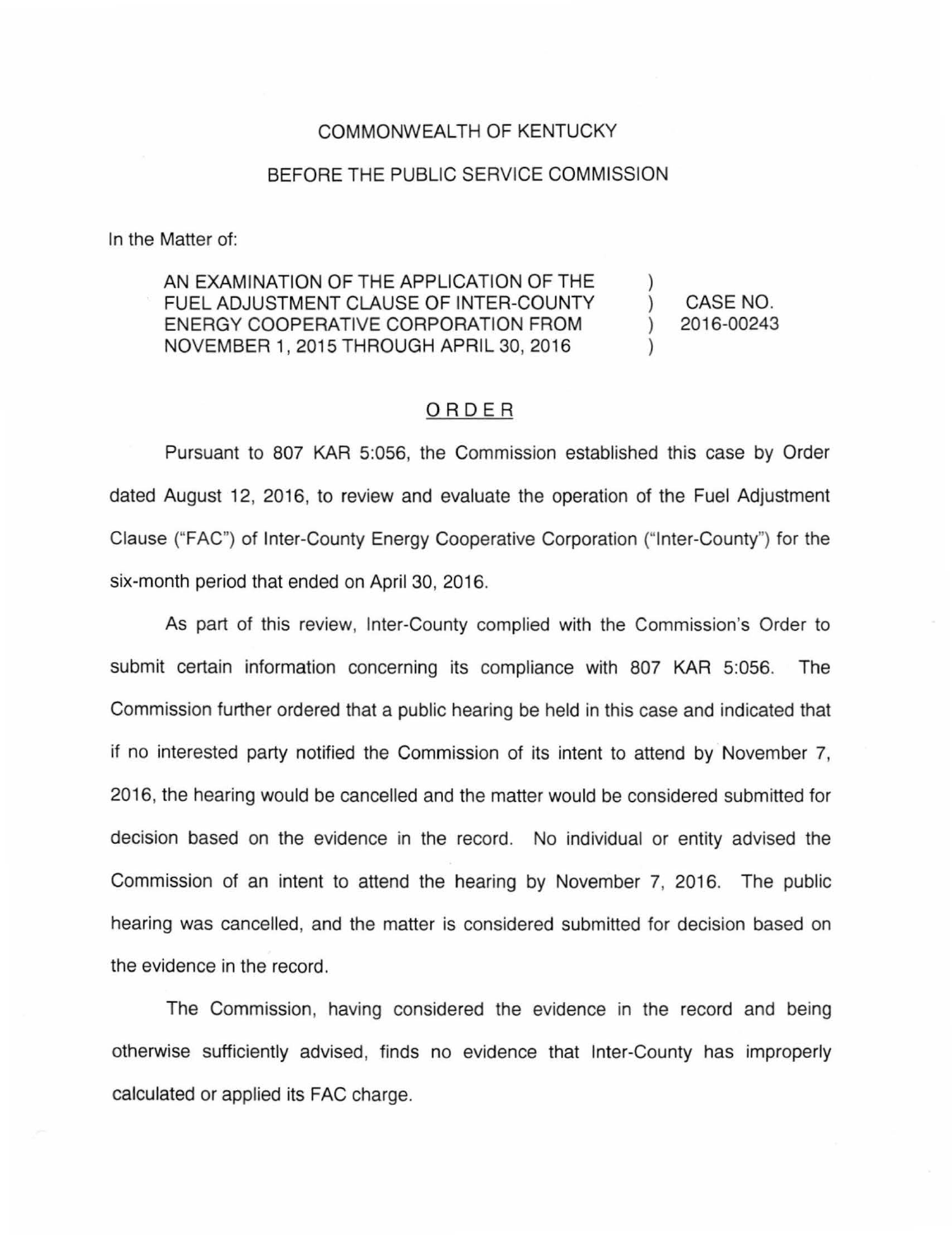IT IS THEREFORE ORDERED that the charges and credits applied by Inter-County through the FAC for the period November 1, 2015, through April 30, 2016, are approved.

By the Commission

ENTERED **JAN 11 2017**  KENTUCKY PUBLIC SERVICE COMMISSION

ATTEST:

aline R. Matheus

Case No. 2016-00243